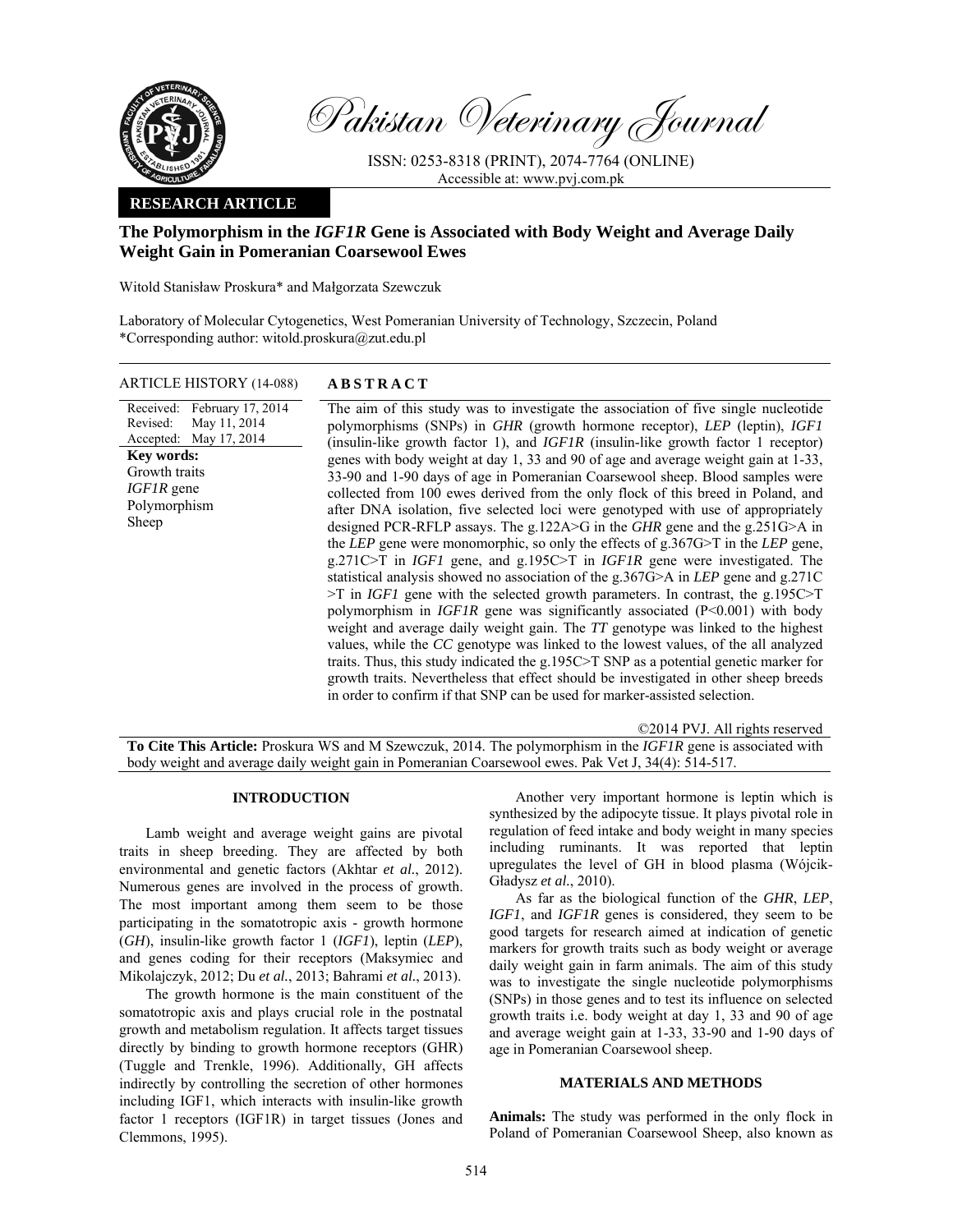**Table 1:** Primer sequences and restriction enzymes used for the PCR-RFLP genotyping of the selected single nucleotide polymorphisms

| Gene              | <b>SNP</b>  | Primer sequences       | - <u>.</u><br>Тm | Length | RE   | Accession |
|-------------------|-------------|------------------------|------------------|--------|------|-----------|
| <b>GHR</b>        | g.122A>G    | F-CCAGCAGGAAATGTGGTCCT | $60^{\circ}$ C   | 247    | Bgll | AY292283  |
| exon 10           | synonymous  | R-CGGCTGTAGTGGTAAGGCTT |                  |        |      |           |
| LEP               | g.251G > A  | F-GCATAGCAGTCCGTCTCCTC | $60^{\circ}$ C   | 340    | Ncil | U84247    |
| exon 3            | p.R84Q      | R-GCCGCAACATGTCCTGTAGA |                  |        |      |           |
| LEP               | g.367G>T    | F-GCATAGCAGTCCGTCTCCTC | $60^{\circ}$ C   | 340    | Msll | U84247    |
| exon 3            | p.VI23L     | R-GCCGCAACATGTCCTGTAGA |                  |        |      |           |
| IGF I             | $g.27$ IC>T | F-AGCAGGTGAAGATGCCAGTC | $60^{\circ}$ C   | 272    | Aval | X69473    |
| exon <sub>3</sub> | synonymous  | R-TGAGGAATCTCGGAGGCTGA |                  |        |      |           |
| IGFIR             | g.195C>T    | F-TCCCAAGTGGAGGTGAGTCT | $59.5^{\circ}$ C | 206    | Rsal | KI140106  |
| intron $12*$      | intronic    | R-ATAAGCCAGCTCCTGCACAC |                  |        |      |           |

SNP: single nucleotide polymorphism; Tm: annealing temperature; RE: restriction enzyme; \*numbered in accordance with human and bovine sequences

**Table 2:** Genotypic and allelic frequencies of the selected single nucleotide polymorphisms in Pomeranian Coarsewool sheep (n=100)

| <b>SNP</b>      |      | Genotype |      |       | Allele |  |  |
|-----------------|------|----------|------|-------|--------|--|--|
| GHR exon 10     | AA   | AG       | GG   | А     | G      |  |  |
| g.122A>G        | 1.00 |          |      | 1.00  |        |  |  |
| LEP exon 3      | GG   | GА       | AA   | G     | А      |  |  |
| g.251G>A        | 1.00 |          |      | 1.00  |        |  |  |
| LEP exon 3      | GG   | GT       | тт   | G     | т      |  |  |
| g.367G>T        | 0.9  | 0.1      |      | 0.95  | 0.05   |  |  |
| IGFI exon 3     | CC   | СT       | тт   |       |        |  |  |
| g.271C>T        | 0.05 | 0.31     | 0.64 | 0.205 | 0.795  |  |  |
| IGFIR intron 12 | CC   | СT       | тт   |       |        |  |  |
| g.195C>T        | 0.14 | 0.39     | 0.47 | 0.335 | 0.665  |  |  |

Rough-coated Pomeranian Landrace sheep in Poland (only ewes; n=100), which were imported to the area of West Pomerania in 2004. The animals were kept on organic farm situated near the Łąki Skoszewskie area belonging to the Natura 2000 - the program of protection of threatened habitats and species across Europe.

**Growth traits:** The animals were weighed 3 times: just after birth at their  $1<sup>st</sup>$  day of life, and also at  $33<sup>rd</sup>$  and  $90<sup>th</sup>$ day of life. Additionally, average daily weight gain was estimated for the period from  $1<sup>st</sup>$  to  $33<sup>rd</sup>$ ,  $33<sup>rd</sup>$  to  $90<sup>th</sup>$  and  $1<sup>st</sup>$ to  $90<sup>th</sup>$  day of age.

**DNA isolation and genotyping:** Whole peripheral blood was collected in test tubes containing an anticoagulant  $(K<sub>3</sub>EDTA)$  from the jugular vein of adult ewes after their first lambing. The DNA was isolated from 300 µl of blood using MasterPure<sup>TM</sup> kit (Epicentre Biotechnologies, Madison, WI). The genotyping of the selected SNPs was performed by using the appropriate PCR-RFLP approaches (Table 1). The PCR mixture contained ~50 ng of genomic DNA, 20 pmol of each primer, 1xPCR buffer, 1.5 mM  $MgCl<sub>2</sub>$ , 0.2 mM each dNTP, 0.4 units of Taqpolymerase and filled up to 20 µl with deionized water. The following cycles were applied: denaturation at 94ºC/5 min, followed by 33 cycles at 94ºC/50 sec, primer annealing at 59.5ºC or 60ºC for 60 sec, DNA fragments synthesis at 72ºC/50 sec, and final synthesis at 72ºC/7 min. The PCR products were digested with 5 units of an appropriate restriction enzyme at 37ºC. The DNA restriction fragments were separated in 2% agarose gel and stained with ethidium bromide. The results of electrophoretic separations were visualized under UV light and the gel photographs were archived. The primer sequences and all the necessary data are given in Table 1.

**Statistical analysis:** The association of particular SNP with selected growth traits was tested by using ANOVA with an inclusion of the birth type (single or twin) of an

ewe and genotype as a fixed effect. Bonferroni test was used for multiple comparisons. The analyses were performed with use of Statistica 10 package (StatSoft, Inc., Tulsa, OK).

### **RESULTS AND DISCUSSION**

Five SNPs were genotyped with use of the PCR-RFLP approaches among which the g.251G>A in the *LEP*  gene and the g.122A>G in the *GHR* gene were monomorphic. The genotype and allele frequencies for all analyzed SNPs are given in Table 2.

The g.122A>G located in the exon 3 of the *GHR* gene was reported and investigated in several studies. Bahrami *et al.* (2013) indicated all analyzed animals as homozygotes for that locus, but they did not specify whether they were of *GG* or *AA* genotype, while all sheep were *AA* homozygotes in this study. In contrast, Pariset *et al.* (2006) indicated the presence of rare *G* allele in 8 sheep breeds with frequency ranging from 0.05 in Karagouniko breed to 0.409 in Akkaraman breed. Additionally, they reported the frequency of *G* allele (f=0.15) in Żelaźnieńska sheep, which is Polish indigenous breed.

All the population investigated in this study was *GG* homozygotic for the g.251G>A in the *LEP* gene. Pariset *et al.* (2006) obtained similar results in 7 different sheep breeds – they designated that SNP as g.314A>G with reference to the bovine *LEP* sequence (U43943). Nevertheless, they also reported the presence of rare *A* allele (f=0.139) in Welsh Mountain ewes. In case of g.367G>T in the *LEP* gene, we indicated the presence of both *G* and *T* (f=0.05) alleles combined into *GG* and *GT* genotypes. In contrast, Reicher *et al.* (2011) found the *TT* genotype in Assaf and Improved Awassi sheep with frequency equal to 0.08 in both breeds, while *T* allele frequencies were 0.26 and 0.21, respectively.

The analysis of the g.271C>T in the *IGF1* gene revealed the presence of both alleles and 3 possible genotypes: *CC*, *CT* and *TT*. The *T* allele was predominant in Pomeranian Coarsewool sheep analyzed in this study (f=0.795) and similar observation was reported by Scatà *et al.* (2010) in Gentile di Puglia (f=0.613) and Sarda  $(f=0.545)$ , but not in Altamurana sheep  $(f=0.431)$ . In turn, Gholibeikifard *et al.* (2013) indicated a very low frequency of the  $T$  allele (f=0.05) in Baluchi sheep; they did not find the *TT* genotype as opposed to this study.

The genotyping of the g.195C>T substitution within intron 12 of the *IGF1R* gene showed the presence of both alleles, and the  $T$  allele was predominant ( $f=0.665$ ). Three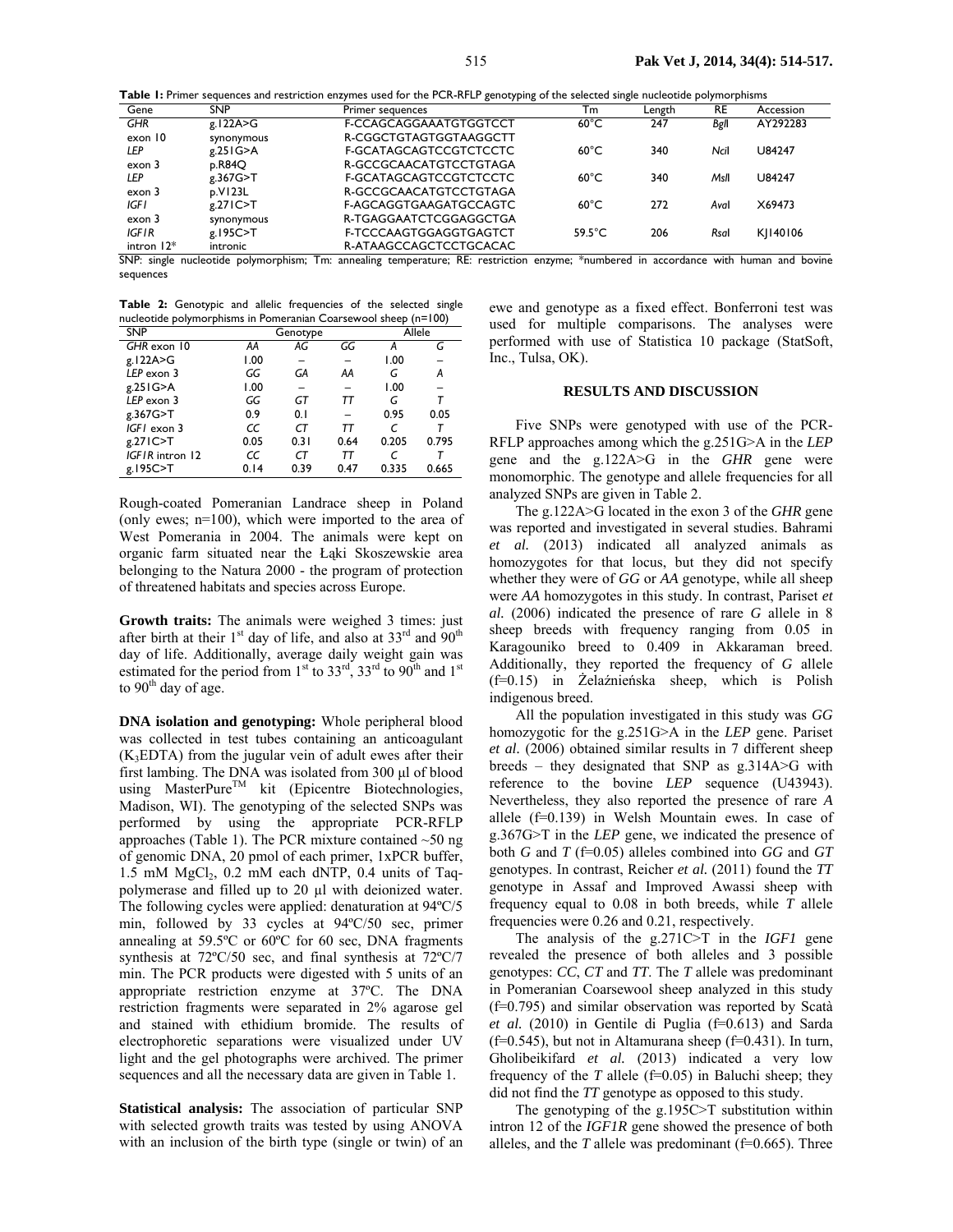**Table 3:** Association of g.195C>T polymorphism in *IGF1R* gene with body weight and average weight gain in Pomeranian Coarsewool ewes

| Genotype |     | Weight (kg)                |                              |                          | Average weight gain (g/day) |                  |               |  |
|----------|-----|----------------------------|------------------------------|--------------------------|-----------------------------|------------------|---------------|--|
|          |     |                            |                              | 90                       | -33                         | 33-90            | -90           |  |
| CC       |     | $2.87 \pm 0.15^a$          | $6.95 \pm 0.31$ <sup>a</sup> | $19.01 \pm 0.39^{\circ}$ | $127 \pm 8^a$               | $212 \pm 6^a$    | $181 \pm 3^a$ |  |
|          | 39  | $2.97 + 0.21$ <sup>a</sup> | $7.24 \pm 0.30^{\circ}$      | $19.60 \pm 0.53^b$       | $133 \pm 8^a$               | 217±9a           | $187 \pm 5^b$ |  |
|          | 47  | $3.17 \pm 0.17^b$          | $7.94 \pm 0.39$ <sup>c</sup> | $21.51 \pm 0.66$ °       | 149±10 <sup>b</sup>         | $238 \pm 11^{b}$ | $206 \pm 7$ ° |  |
| Total    | 100 | $3.05 \pm 0.22$            | $7.53 \pm 0.53$              | $20.42 \pm 1.20$         | 140±13                      | $226 \pm 15$     | $195 \pm 12$  |  |

The 1, 33 and 90 correspond to the day of age when the ewes were weighed. Different superscript letters within columns indicate statistically significant differences (P≤0.05).

genotypes were observed at this locus and their frequencies are given in Table 2.

The next step was to investigate possible influence of particular genotypes on growth traits in Pomeranian Coarsewool sheep. As the g.251G>A in the *LEP* gene and g.122A>G in the *GHR* gene were monomorphic, only the effects of g.367G>A in *LEP* gene, g.271C>T in *IGF1* gene and g.195C>T in *IGF1R* gene on the selected traits were investigated. The statistical analysis indicated that the g.367G>A in *LEP* gene and g.271C>T in *IGF1* gene were not linked to any of growth parameters. In contrast, the g.195C>T polymorphism in *IGF1R* gene was significantly associated ( $P<0.001$ ) with body weight at  $1<sup>st</sup>$ ,  $33<sup>rd</sup>$  and  $90<sup>th</sup>$  day of age and also with average daily weight gain in all analyzed periods (Table 3). The *TT* genotype was linked to the highest values, while the *CC* homozygotic ewes were characterized by the lowest values of the all analyzed traits. The differences between *CC* and *TT* carriers were the most noticeable in case of body weight at  $1<sup>st</sup>$  day and average daily weight gain from 1<sup>st</sup> to 33<sup>rd</sup> day, since the *TT* animals were characterized by 10 and 17% higher values of these traits, respectively.

IGF1R is a pivotal component of the IGF1 signaling pathway and is activated by binding of either the IGF1 or insulin (Adams *et al.*, 2000; Byun *et al.*, 2012). Hence, a polymorphism in the *IGF1R* may alter the function of the receptor by changing its ability to proper binding of the IGF1. Since the IGF1 is known to be strictly involved in the control of growth and organ size in mammals, mutations in the *IGF1R* may lead to violation of IGF1 signaling pathway, thus affecting growth traits (Adams *et al.*, 2000).

Up to date only a little is known about structure of ovine *IGF1R* gene, as well as about its variation and functional implications of particular polymorphisms. Herein we investigated the g.195C>T substitution in intron 12 of that gene. While this polymorphism does not cause an amino acid change, it may nevertheless be in linkage disequilibrium with some other functional genetic variant, within either the coding or regulatory region of the *IGF1R* gene, which is responsible for changes in growth-related traits. The finding of an association between polymorphism in the *IGF1R* gene and growth traits is in agreement with numerous reports in other species. The effect of polymorphism in *IGF1R* gene on body weight was showed in beef cattle (De la Rosa Reyna *et al*., 2010), pig (Wang *et al*., 2005), yak (Liang *et al*., 2010), chicken (Lei *et al*., 2008) and Japanese quail (Moe *et al*., 2007). Moreover, the influence of *IGF1R* gene variation on average daily weight gain was also investigated and confirmed in many species such as Egyptian buffalo (El-Magd *et al*., 2013), beef cattle (De la Rosa Reyna *et al*., 2010), chicken (Lei *et al*., 2008) and Japanese quail (Moe *et al*., 2007). Additionally, Hoopes *et* 

*al*. (2012) reported the SNP linked to tiny size in dogs that changes a highly conserved arginine at amino acid 204 to histidine in *IGF1R*. The *IGF1R* gene is strong functional candidate for growth traits in many species based on the recent research, and also in sheep as reported in this study.

**Conclusion:** This study showed significant association polymorphism within the gene coding for insulin-like growth factor 1 receptor with body weight and average weight gain in Pomeranian Coarsewool ewes, and thus indicated the g.195C>T SNP as a potential genetic marker for growth traits. Nevertheless, that effect should be investigated in other sheep breeds in order to confirm if that SNP can be used for marker-assisted selection.

#### **REFERENCES**

- Adams TE, VC Epa, TP Garrett and CW Ward, 2000. Structure and function of the type 1 insulin-like growth factor receptor. Cell Mol Life Sci, 57: 1050-1093.
- Akhtar M, K Javed, M Abdullah, N Ahmad and MA Elzo, 2012. Environmental factors affecting preweaning growth traits of Buchi sheep in Pakistan. J Anim Plant Sci, 22: 529-536.
- Bahrami A, S Behzadi, SR Miraei-Ashtiani, SG Roh and K Katoh, 2013. Genetic polymorphisms and protein structures in growth hormone, growth hormone receptor, ghrelin, insulin-like growth factor 1 and leptin in Mehraban sheep. Gene, 527: 397-404.
- Byun SO, RH Forrest, CM Frampton, H Zhou and JG Hickford, 2012. An association between lifespan and variation in IGF1R in sheep. | Anim Sci, 90: 2484-2487.
- De la Rosa Reyna XF, HM Montoya, VV Castrellón, AMS Rincón, MP Bracamonte and WA Vera, 2010. Polymorphisms in the IGF1 gene and their effect on growth traits in Mexican beef cattle. Genet Mol Res, 9: 875-883.
- Du XH, C Chen, ZR Yuan, LM Zhang, XJ Chen, YH Wang, X Gao, LP Zhang, HJ Gao, JY Li and SZ Xu, 2013. Genetic polymorphisms of *Mc4R* and *IGF2* gene association with feed conversion efficiency traits in beef cattle. Pak Vet J, 33: 418-422.
- El-Magd MA, HE Abbas, AM El-kattawy and A Mokhbatly, 2013. Novel polymorphisms of the IGF1R gene and their association with average daily gain in Egyptian buffalo (*Bubalus bubalis*). Domest Anim Endocrinol, 45: 105-110.
- Gholibeikifard A, M Aminafsha and MH Mashhadi, 2013. Polymorphism of IGF-I and ADRB3 genes and their association with growth traits in the Iranian Baluchi sheep. J Agri Sci Tech, 15: 1153-1162.
- Hoopes BC, M Rimbault, D Liebers, EA Ostrander and NB Sutter, 2012. The insulin-like growth factor 1 receptor (IGF1R) contributes to reduced size in dogs. Mamm Genome, 23: 780-790.
- Jones JI and DR Clemmons, 1995. Insulin-like growth factors and their binding proteins: biological actions. Endocr Rev, 16: 3-34.
- Lei M, X Peng, M Zhou, C Luo, Q Nie and X Zhang, 2008. Polymorphisms of the IGF1R gene and their genetic effects on chicken early growth and carcass traits. BMC Genet, 9: 70.
- Liang C, P Yan, Y Yao, J Pei, X Guo, Y Zeng, P Bao and M Chu, 2010. A novel single nucleotide polymorphism (SNP) of the *IGF1R* gene and the association with growth traits in yak. Arch Tierz, 53: 626-628.
- Maksymiec KW and K Mikolajczyk, 2012. Interactions between *TNF-α*, *LTF* and *mLYZ* gene variants in determining somatic cell count in Jersey cows. Pak Vet J, 32: 477-482.
- Moe HH, T Shimogiri, W Kamihiraguma, H Isobe, K Kawabe, S Okamoto, F Minvielle and Y Maeda, 2007. Analysis of polymorphisms in the insulin-like growth factor 1 receptor (*IGF1R*) gene from Japanese quail selected for body weight. Anim Genet, 38: 659-661.